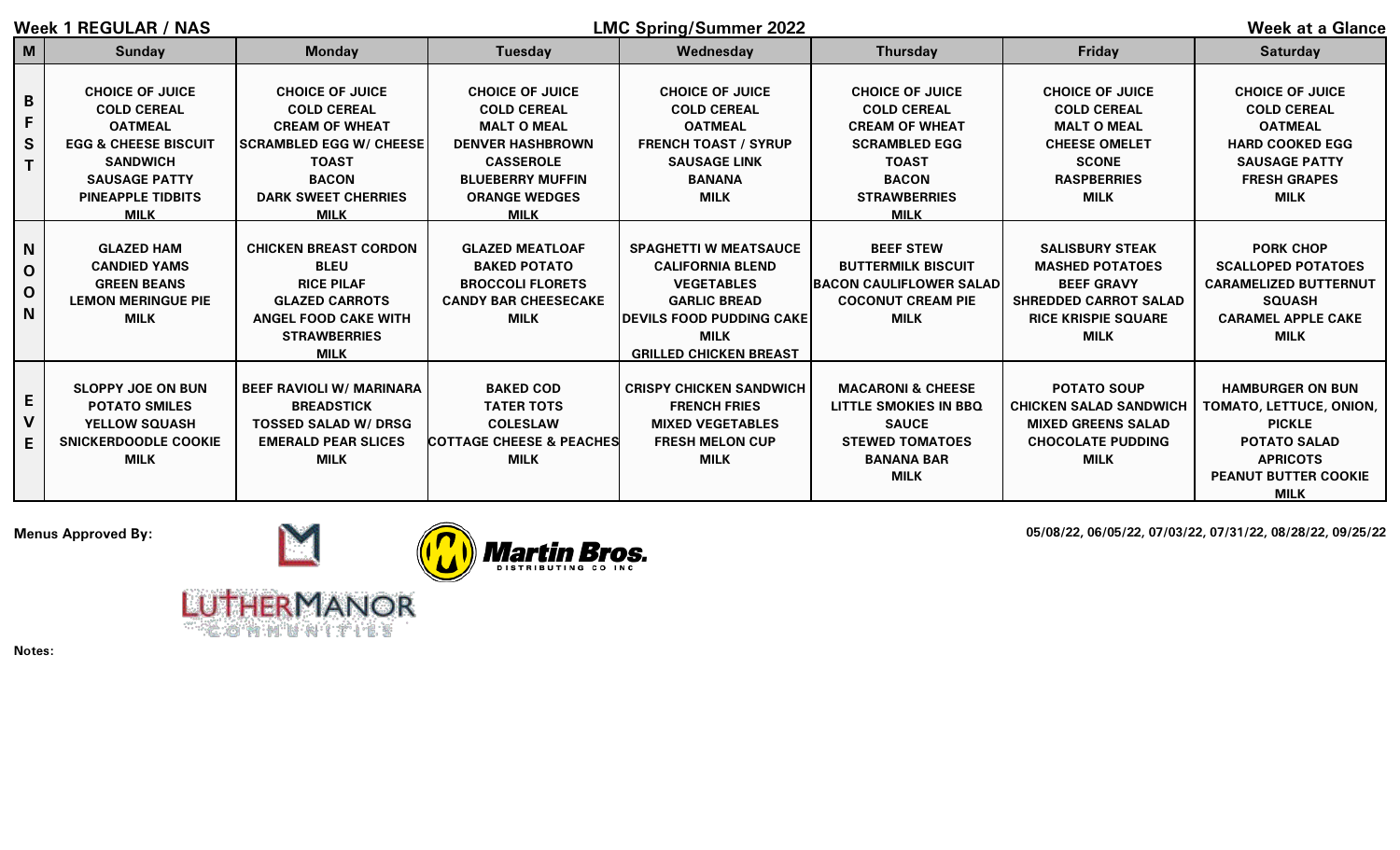| Week 2 REGULAR / NAS                     |                                                                                                                                                                              |                                                                                                                                                             |                                                                                                                                                      | <b>LMC Spring/Summer 2022</b>                                                                                                                                                          | <b>Week at a Glance</b>                                                                                                                                                                   |                                                                                                                                                    |                                                                                                                                                                     |
|------------------------------------------|------------------------------------------------------------------------------------------------------------------------------------------------------------------------------|-------------------------------------------------------------------------------------------------------------------------------------------------------------|------------------------------------------------------------------------------------------------------------------------------------------------------|----------------------------------------------------------------------------------------------------------------------------------------------------------------------------------------|-------------------------------------------------------------------------------------------------------------------------------------------------------------------------------------------|----------------------------------------------------------------------------------------------------------------------------------------------------|---------------------------------------------------------------------------------------------------------------------------------------------------------------------|
| M                                        | <b>Sunday</b>                                                                                                                                                                | <b>Monday</b>                                                                                                                                               | <b>Tuesday</b>                                                                                                                                       | Wednesday                                                                                                                                                                              | <b>Thursday</b>                                                                                                                                                                           | <b>Friday</b>                                                                                                                                      | <b>Saturday</b>                                                                                                                                                     |
| B<br>S                                   | <b>JUICE OF CHOICE</b><br><b>COLD CEREAL</b><br><b>CREAM OF WHEAT</b><br><b>SCRAMBLED EGG W/ CHEESE</b><br><b>BACON</b><br><b>APPLE SLICES</b><br><b>MILK</b>                | <b>JUICE OF CHOICE</b><br><b>COLD CEREAL</b><br><b>MALT O MEAL</b><br><b>WAFFLES WITH SYRUP</b><br><b>SAUSAGE LINK</b><br><b>DICED PEARS</b><br><b>MILK</b> | <b>JUICE OF CHOICE</b><br><b>COLD CEREAL</b><br><b>OATMEAL</b><br><b>CHEESY EGG BAKE</b><br><b>RAISIN TOAST</b><br><b>BANANA HALF</b><br><b>MILK</b> | <b>JUICE OF CHOICE</b><br><b>COLD CEREAL</b><br><b>CREAM OF WHEAT</b><br><b>SAUSAGE PATTY</b><br><b>HARD COOKED EGG</b><br><b>CINNAMON TWIST</b><br><b>FRESH GRAPES</b><br><b>MILK</b> | <b>JUICE OF CHOICE</b><br><b>COLD CEREAL</b><br><b>MALT O MEAL</b><br><b>SCRAMBLED EGGS W/</b><br><b>PEPPER/ONION</b><br><b>BACON</b><br><b>TOAST</b><br><b>WATERMELON</b><br><b>MILK</b> | <b>JUICE OF CHOICE</b><br><b>COLD CEREAL</b><br><b>OATMEAL</b><br><b>PANCAKES/SYRUP</b><br><b>SAUSAGE LINK</b><br><b>CANTALOUPE</b><br><b>MILK</b> | <b>JUICE OF CHOICE</b><br><b>COLD CEREAL</b><br><b>CREAM OF WHEAT</b><br><b>SCRAMBLED EGG</b><br><b>BREAKFAST HAM PATTY</b><br><b>FRUITED YOGURT</b><br><b>MILK</b> |
| <b>N</b><br>$\Omega$<br>$\mathbf 0$<br>N | <b>ROAST BEEF</b><br><b>IREDSKIN MASHED POTATOES</b><br><b>BEEF GRAVY</b><br><b>CREAMED CORN</b><br><b>FRESH BAKED BREAD</b><br><b>STRAWBERRY RHUBARB PIE</b><br><b>MILK</b> | <b>CHICKEN FETTUCCINE</b><br><b>ALFREDO</b><br><b>GARLIC BREADSTICK</b><br><b>BROCCOLI</b><br><b>ICE CREAM OF THE MONTH</b><br><b>MILK</b>                  | <b>TURKEY &amp; DRESSING</b><br><b>SANDWICH</b><br><b>GREEN BEAN CASSEROLE</b><br><b>CRANBERRY SAUCE</b><br><b>BERRY 7-UP COBBLER</b><br><b>MILK</b> | <b>SWISS CHICKEN BREAST</b><br><b>TWICE BAKED MASHED</b><br><b>POTATOES</b><br><b>KEY WEST BLEND</b><br><b>VEGETABLES</b><br><b>FROSTED BROWNIE</b><br><b>MILK</b>                     | <b>LASAGNA</b><br><b>GARLIC BREAD</b><br><b>ROASTED BRUSSELS</b><br><b>SPROUTS</b><br><b>CUSTARD PIE</b><br><b>MILK</b>                                                                   | <b>BEER BATTERED TILAPIA</b><br><b>SUMMER FRESH PASTA</b><br><b>SALAD</b><br><b>GREEN PEAS</b><br><b>APPLESAUCE CAKE</b><br><b>MILK</b>            | <b>CHICKEN NOODLE SOUP</b><br><b>HAM AND SWISS SANDWICH</b><br><b>ZUCCHINI &amp; TOMATOES</b><br><b>BANANA CREAM</b><br><b>CHEESECAKE</b><br><b>MILK</b>            |
| E<br>$\mathbf{V}$<br>E                   | <b>DELI CLUB SANDWICH</b><br><b>BAKED CHIPS</b><br><b>CUCUMBER &amp; ONION SALAD</b><br><b>RASPBERRY PEACHES</b><br><b>MILK</b>                                              | <b>ITALIAN SAUSAGE</b><br><b>PARSLEY BUTTER RED</b><br><b>POTATOES</b><br><b>STEAMED CAULIFLOWER</b><br><b>APPLESAUCE</b><br><b>MILK</b>                    | <b>HOT DOG ON BUN</b><br><b>POTATO SALAD</b><br><b>BAKED BEANS</b><br><b>BUTTERSCOTCH CHIP BAR</b><br><b>MILK</b>                                    | <b>CREAMED CHIPPED BEEF</b><br><b>MASHED POTATOES</b><br><b>BUTTERED PEAS</b><br><b>CREAMY FRUIT DESSERT</b><br><b>MILK</b>                                                            | <b>CHICKEN BREAST TENDERS</b><br><b>CORN CASSEROLE</b><br><b>COLESLAW</b><br><b>FRUIT AND MARSHMALLOW</b><br><b>QUICK SALAD</b><br><b>MILK</b>                                            | <b>ITALIAN BEEF ON BUN</b><br><b>STEAK FRIES</b><br><b>WAX BEANS</b><br><b>IMANDARIN ORANGE GELATIN</b><br><b>MILK</b>                             | <b>BBQ RIB PATTY</b><br><b>BAKED POTATO/MARG</b><br><b>HARVARD BEETS</b><br><b>ICE CREAM SANDWICH</b><br><b>MILK</b>                                                |



COMMUNITIES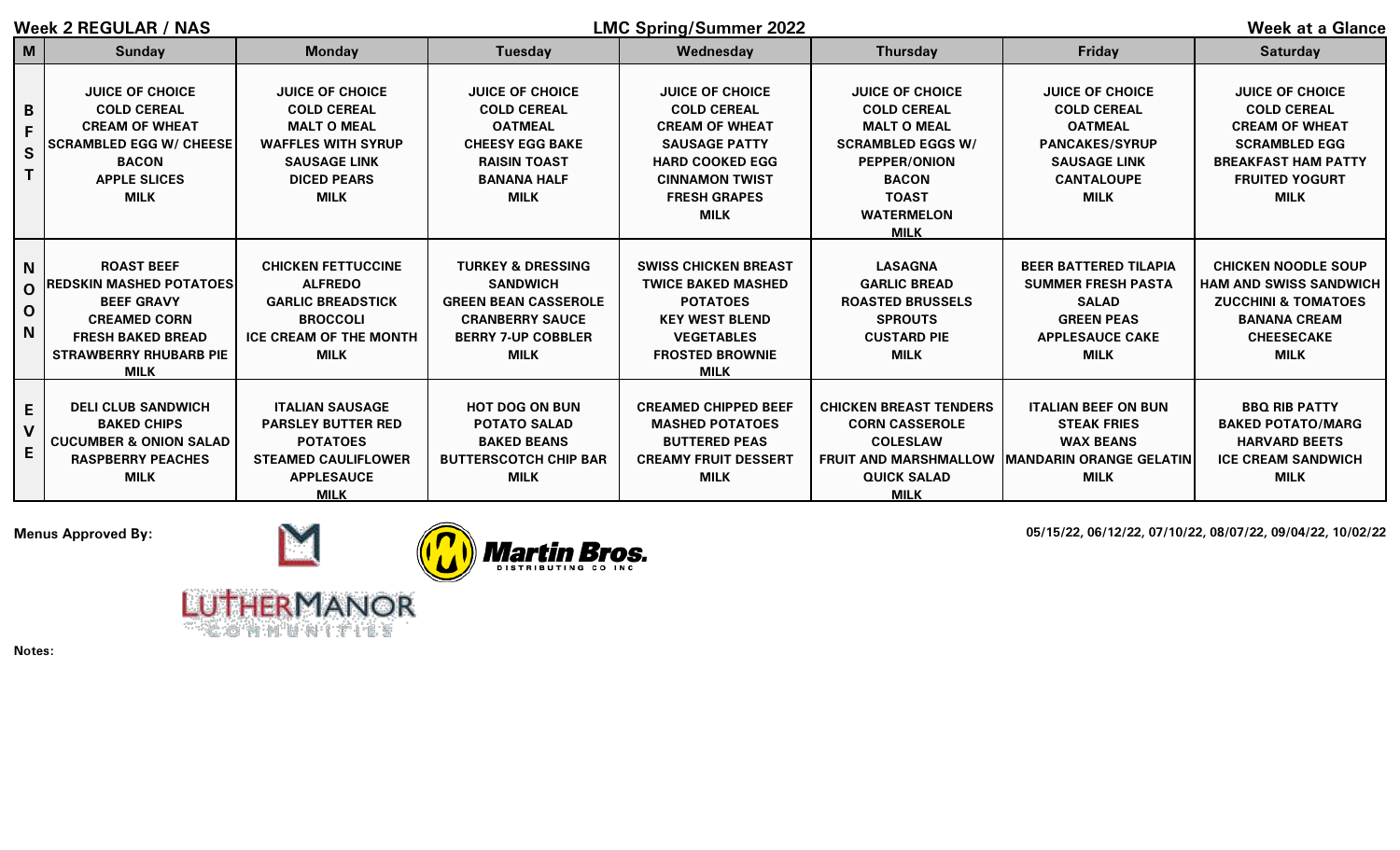| Week 3 REGULAR / NAS                  |                                                                                                                                                         |                                                                                                                                                                                               |                                                                                                                                                                                       | <b>LMC Spring/Summer 2022</b>                                                                                                                                                                               | <b>Week at a Glance</b>                                                                                                                             |                                                                                                                                                                             |                                                                                                                                                               |
|---------------------------------------|---------------------------------------------------------------------------------------------------------------------------------------------------------|-----------------------------------------------------------------------------------------------------------------------------------------------------------------------------------------------|---------------------------------------------------------------------------------------------------------------------------------------------------------------------------------------|-------------------------------------------------------------------------------------------------------------------------------------------------------------------------------------------------------------|-----------------------------------------------------------------------------------------------------------------------------------------------------|-----------------------------------------------------------------------------------------------------------------------------------------------------------------------------|---------------------------------------------------------------------------------------------------------------------------------------------------------------|
| M                                     | <b>Sunday</b>                                                                                                                                           | <b>Monday</b>                                                                                                                                                                                 | <b>Tuesday</b>                                                                                                                                                                        | Wednesday                                                                                                                                                                                                   | <b>Thursday</b>                                                                                                                                     | <b>Friday</b>                                                                                                                                                               | <b>Saturday</b>                                                                                                                                               |
| B<br>F<br>$\mathsf{s}$<br>T           | <b>JUICE OF CHOICE</b><br><b>COLD CEREAL</b><br><b>MALT O MEAL</b><br><b>CHEESE OMELET</b><br><b>DONUT HOLES</b><br><b>ORANGE WEDGES</b><br><b>MILK</b> | <b>JUICE OF CHOICE</b><br><b>COLD CEREAL</b><br><b>OATMEAL</b><br><b>SCRAMBLED EGG W/ HAM &amp;</b><br><b>CHEESE</b><br><b>MUFFIN OF THE DAY</b><br><b>SUNRISE FRUIT BLEND</b><br><b>MILK</b> | <b>JUICE OF CHOICE</b><br><b>COLD CEREAL</b><br><b>CREAM OF WHEAT</b><br><b>HARD COOKED EGG</b><br><b>BACON</b><br><b>BUTTERED TOAST</b><br><b>DARK SWEET CHERRIES</b><br><b>MILK</b> | <b>JUICE OF CHOICE</b><br><b>COLD CEREAL</b><br><b>MALT O MEAL</b><br><b>SCRAMBLED EGG</b><br><b>SAUSAGE LINK</b><br><b>CINNAMON ROLL W/ MOCHA</b><br><b>FROSTING</b><br><b>STRAWBERRIES</b><br><b>MILK</b> | <b>JUICE OF CHOICE</b><br><b>COLD CEREAL</b><br><b>OATMEAL</b><br><b>FRENCH TOAST / SYRUP</b><br><b>BACON</b><br><b>FRESH GRAPES</b><br><b>MILK</b> | <b>JUICE OF CHOICE</b><br><b>COLD CEREAL</b><br><b>CREAM OF WHEAT</b><br><b>SCRAMBLED EGG W/ CHEESE</b><br><b>GLAZED MINI LONG JOHN</b><br><b>WATERMELON</b><br><b>MILK</b> | <b>JUICE OF CHOICE</b><br><b>COLD CEREAL</b><br><b>MALT O MEAL</b><br><b>SAUSAGE PATTY</b><br><b>HARD COOKED EGG</b><br><b>BANANA</b><br><b>MILK</b>          |
| N<br>$\mathbf 0$<br>$\mathbf 0$<br>N. | <b>FRIED CHICKEN</b><br><b>MASHED POTATOES</b><br><b>CHICKEN GRAVY</b><br><b>COLESLAW</b><br><b>APPLE PIE</b><br><b>MILK</b>                            | <b>BREADED PORK PATTY</b><br>LETTUCE /TOMATO /ONION<br><b>FRENCH FRIES</b><br><b>CLASSIC MACARONI SALAD</b><br><b>MARBLE CAKE/FROSTING</b><br><b>MILK</b>                                     | <b>CHICKEN A LA KING</b><br><b>BUTTERMILK BISCUIT</b><br><b>CARROTS</b><br><b>RHUBARB CRISP</b><br><b>MILK</b>                                                                        | <b>PASTA BAKE/MOSTACCIOLI</b><br><b>BAKED CHICKEN BREAST</b><br><b>CASCADE BLEND</b><br><b>VEGETABLES</b><br><b>TOSSED SALAD W/ DRSG</b><br><b>GELATIN POKE CAKE</b><br><b>MILK</b>                         | <b>BEEF &amp; NOODLES</b><br><b>FRESH BAKED BREAD</b><br><b>SPINACH CRAISIN SALAD</b><br><b>APPLE ORCHARD BAR</b><br><b>MILK</b>                    | <b>BREADED SHRIMP</b><br><b>COCKTAIL SAUCE</b><br><b>BAKED POTATO/MARG</b><br><b>PEAS &amp; CARROTS</b><br>PEACH UPSIDE DOWN CAKE<br><b>MILK</b>                            | <b>BRATWURST ON BUN</b><br><b>SAUERKRAUT</b><br><b>GERMAN POTATO SALAD</b><br><b>BAKED BEANS</b><br><b>CHOCOLATE CHIP COOKIE</b><br><b>BAR</b><br><b>MILK</b> |
| E<br>V<br>E                           | <b>PIZZA BURGER ON BUN</b><br><b>POTATO SPUDSTER</b><br><b>CREAMED CORN</b><br><b>CHOCOLATE CHIP COOKIE</b><br><b>MILK</b>                              | <b>GLAZED MEATLOAF</b><br><b>BAKED POTATO</b><br><b>BROCCOLI RAISIN SALAD</b><br><b>TROPICAL FRUIT</b><br><b>MILK</b>                                                                         | <b>CREAM OF TOMATO SOUP</b><br><b>GRILLED CHEESE &amp; BACON</b><br><b>SANDWICH</b><br><b>GREEN BEANS</b><br><b>FRUITED GELATIN</b><br><b>MILK</b>                                    | <b>BAKED HAM</b><br><b>AU GRATIN POTATOES</b><br><b>BROCCOLI FLORETS</b><br><b>RAINBOW SHERBET CUP</b><br><b>MILK</b>                                                                                       | <b>TURKEY SANDWICH</b><br><b>MULTI GRAIN SUN CHIPS</b><br><b>PEA SALAD</b><br><b>PEARS &amp; BLUEBERRIES</b><br><b>MILK</b>                         | <b>HAMBURGER VEGETABLE</b><br><b>PIZZA</b><br><b>TOSSED COMBINATION</b><br><b>SALAD</b><br><b>BREADSTICK</b><br><b>CARAMEL BROWNIE</b><br><b>MILK</b>                       | <b>POPCORN CHICKEN</b><br><b>MASHED POTATOES/GRAVY</b><br><b>CORN</b><br><b>FRESH FRUIT CUP</b><br><b>MILK</b>                                                |



COMMUNITIES